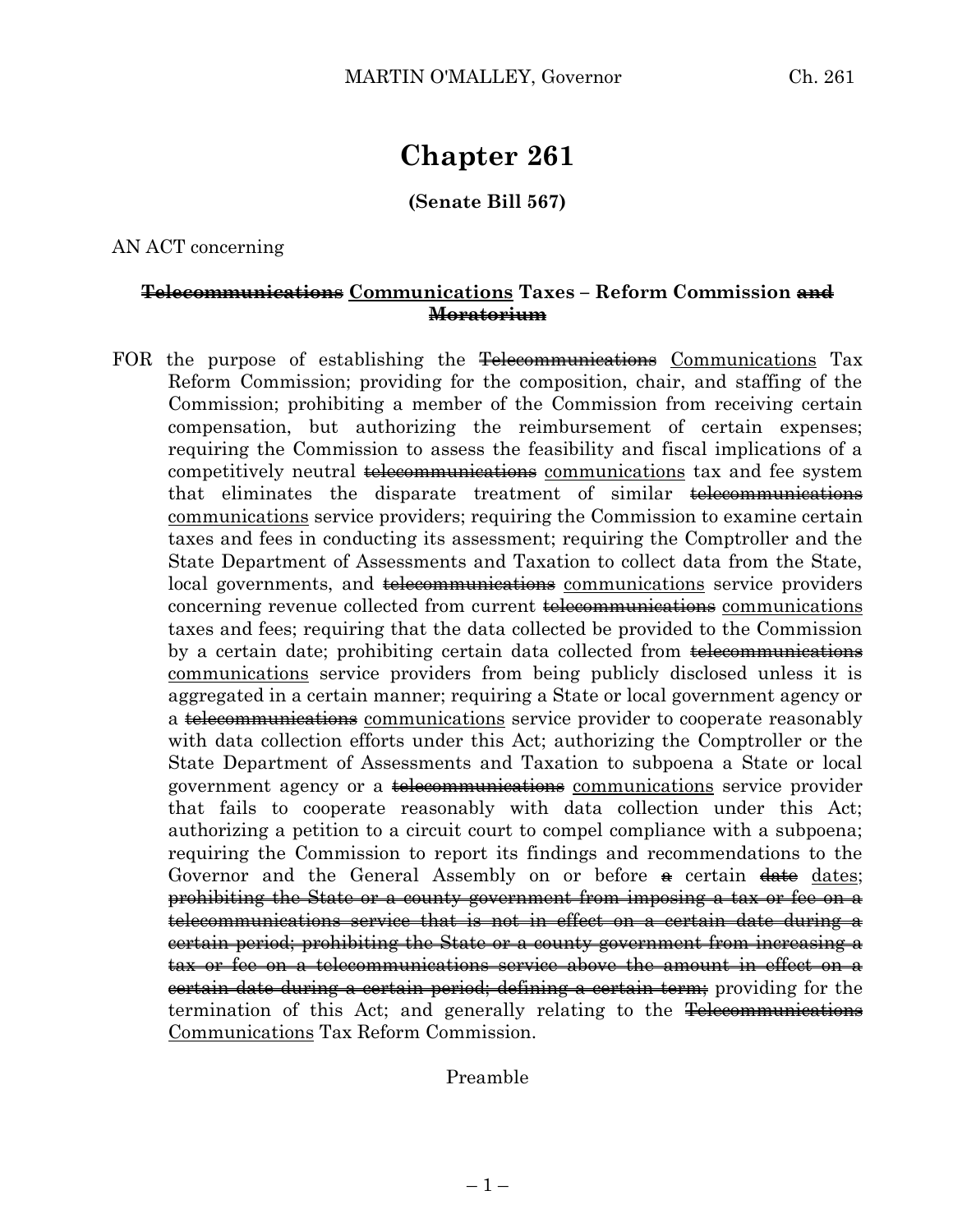WHEREAS, Competition and changes in technology have expanded the types of telecommunications communications services available to businesses and consumers in Maryland; and

WHEREAS, Most State and local taxes and fees on telecommunications communications services were adopted before these changes in technology and the emergence of competition; and

WHEREAS, Current tax and fee structures may no longer be suitable for the current telecommunications communications marketplace; and

WHEREAS, Taxes and fees on telecommunications communications services should treat providers and consumers the same regardless of the technology or platform used to provide the services; and

WHEREAS, Tax policy should encourage investment in telecommunications communications networks because telecommunications communications services are vital to the State's economic growth and competitiveness; and

WHEREAS, The burden of collecting and remitting taxes and fees on telecommunications communications services is borne by providers of the services, and service providers should participate in any discussions about restructuring telecommunications communications taxes and fees; and

WHEREAS, The State and, the counties, and the municipal corporations receive revenues from <del>telecommunications</del> communications taxes and fees and should participate in any discussions about restructuring telecommunications communications taxes and fees; and

WHEREAS, More information about the impact of <del>telecommunications</del> communications tax and fee restructuring on consumers and governments is necessary so that the General Assembly may consider telecommunications communications tax and fee restructuring legislation during the 2013 2014 session of the General Assembly; and

WHEREAS, It is the intent of the General Assembly that all parties with an interest in to telecommunications communications taxes and fees in Maryland work together to develop recommendations on restructuring telecommunications communications taxes and fees; and

WHEREAS, A Commission of qualified individuals representing the interests most affected by telecommunications communications tax and fee restructuring should study the issues and submit a report and any proposed legislation to the General Assembly for consideration during the  $\frac{2013}{2014}$  session of the General Assembly; now, therefore,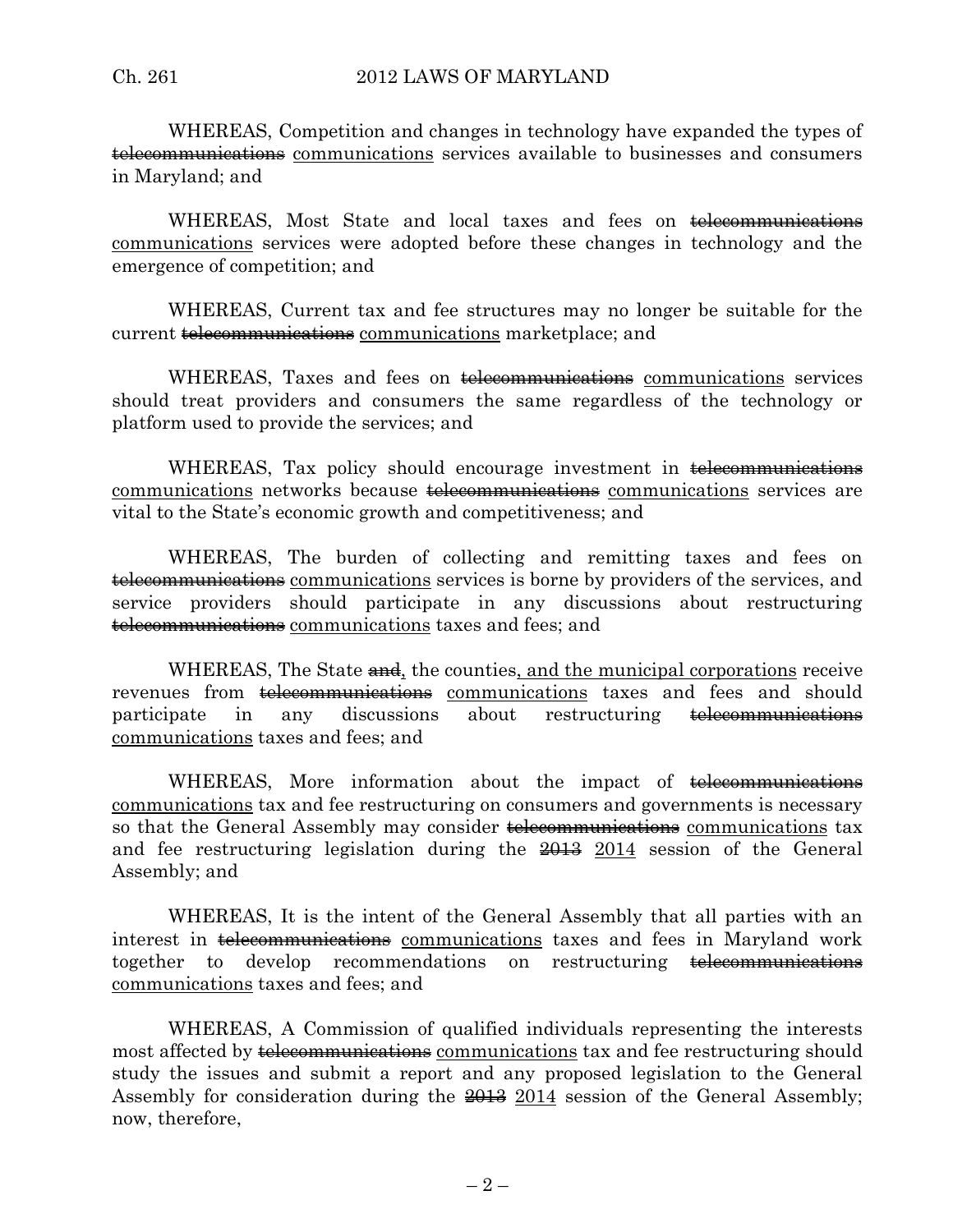SECTION 1. BE IT ENACTED BY THE GENERAL ASSEMBLY OF MARYLAND, That:

(a) There is a Telecommunications Communications Tax Reform Commission.

(b) The Commission consists of the following members:

(1) two members of the Senate of Maryland, appointed by the President of the Senate;

(2) two members of the House of Delegates, appointed by the Speaker of the House;

(3) the Comptroller, or the Comptroller's designee;

(4) the Director of the State Department of Assessments and Taxation, or the Director's designee; and

(5) the following members appointed by the Governor:

 $(i)$   $\leftrightarrow$  four representatives of the Maryland Association of Counties, representing different geographic regions of the State; and

(ii) two representatives of the Maryland Municipal League, one representing a municipality with a relatively small population and one representing a municipality with a relatively large population;

(iii) two citizens of the State who are consumers of communications services;

(iv) one representative of a labor union representing workers in the communications industry;

(v) one representative of the Tech Council of Maryland;

(vi) one representative of the Maryland Chamber of Commerce;

and

 $\overleftrightarrow{\mathbf{ii}}$  (vii) one representative of each of the following telecommunications communications carriers:

- 1. local exchange;
- 2. interexchange;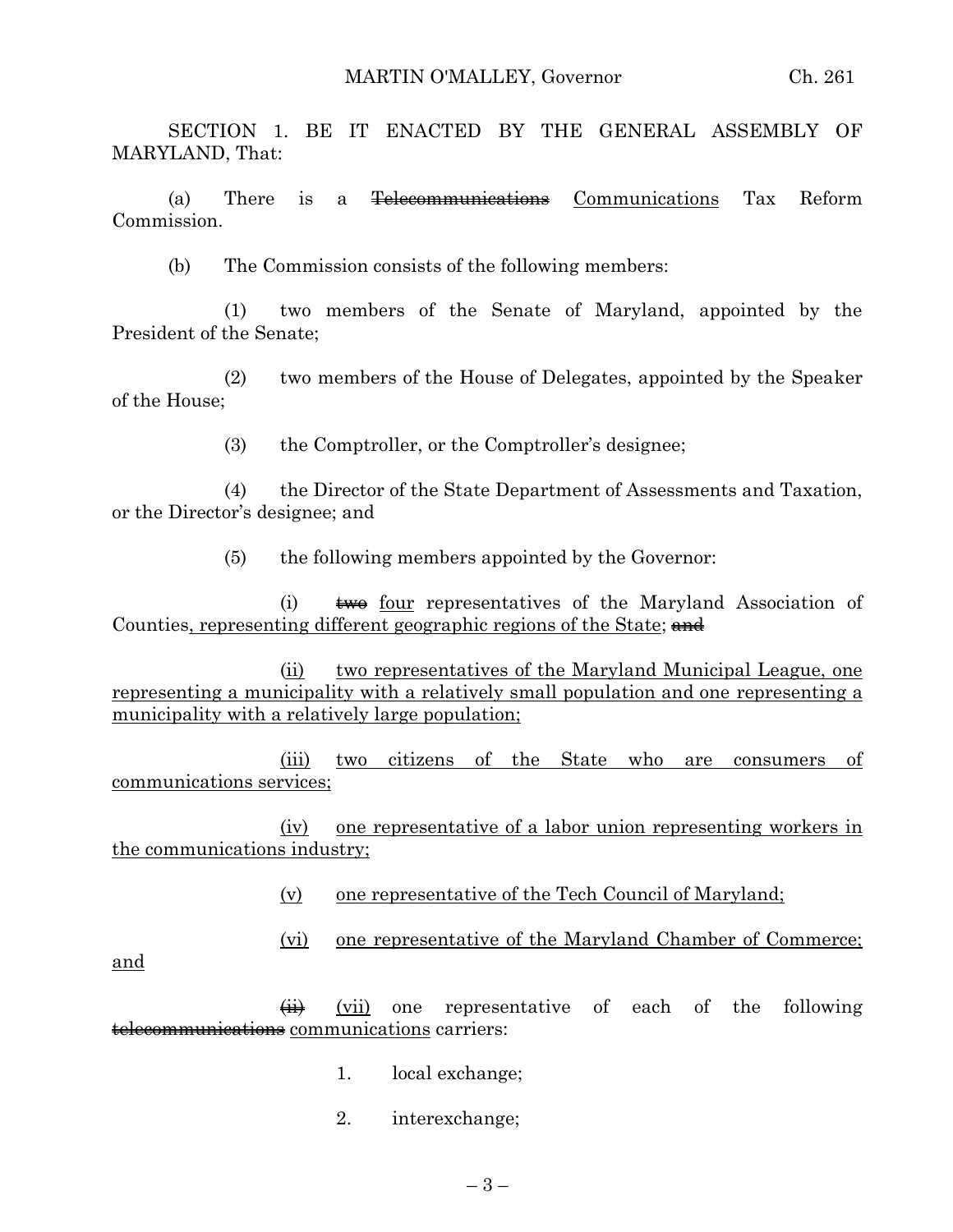#### Ch. 261 2012 LAWS OF MARYLAND

3. cable television;

4. wireless; and

- 5. satellite.
- (c) The Governor shall designate the chair of the Commission.

(d) The Comptroller and the State Department of Assessments and Taxation shall provide staff for the Commission.

(e) A member of the Commission:

(1) may not receive compensation as a member of the Commission; but

(2) is entitled to reimbursement for expenses under the Standard State Travel Regulations, as provided in the State budget.

(f) The Commission shall assess the:

(1) feasibility and fiscal implications for the State and local governments of a modernized, competitively neutral telecommunications communications tax and fee system that encourages investment in broadband networks and eliminates the disparate treatment of similar telecommunications communications service providers; and

(2) efficacy of tax and other incentives to encourage investment in broadband networks and emerging technologies.

(g) In conducting the assessment required under subsection (f) of this section, the Commission shall examine the following taxes and fees as they relate to consumers and providers of **telecommunications** communications services:

(1) State and local property taxes;

(2) the public service company franchise tax imposed under Title 8, Subtitle 4 of the Tax – General Article;

(3) sales and use taxes;

(4) the corporate income tax imposed under Title 10 of the Tax – General Article;

 $(5)$  local telecommunications communications taxes; and fees; and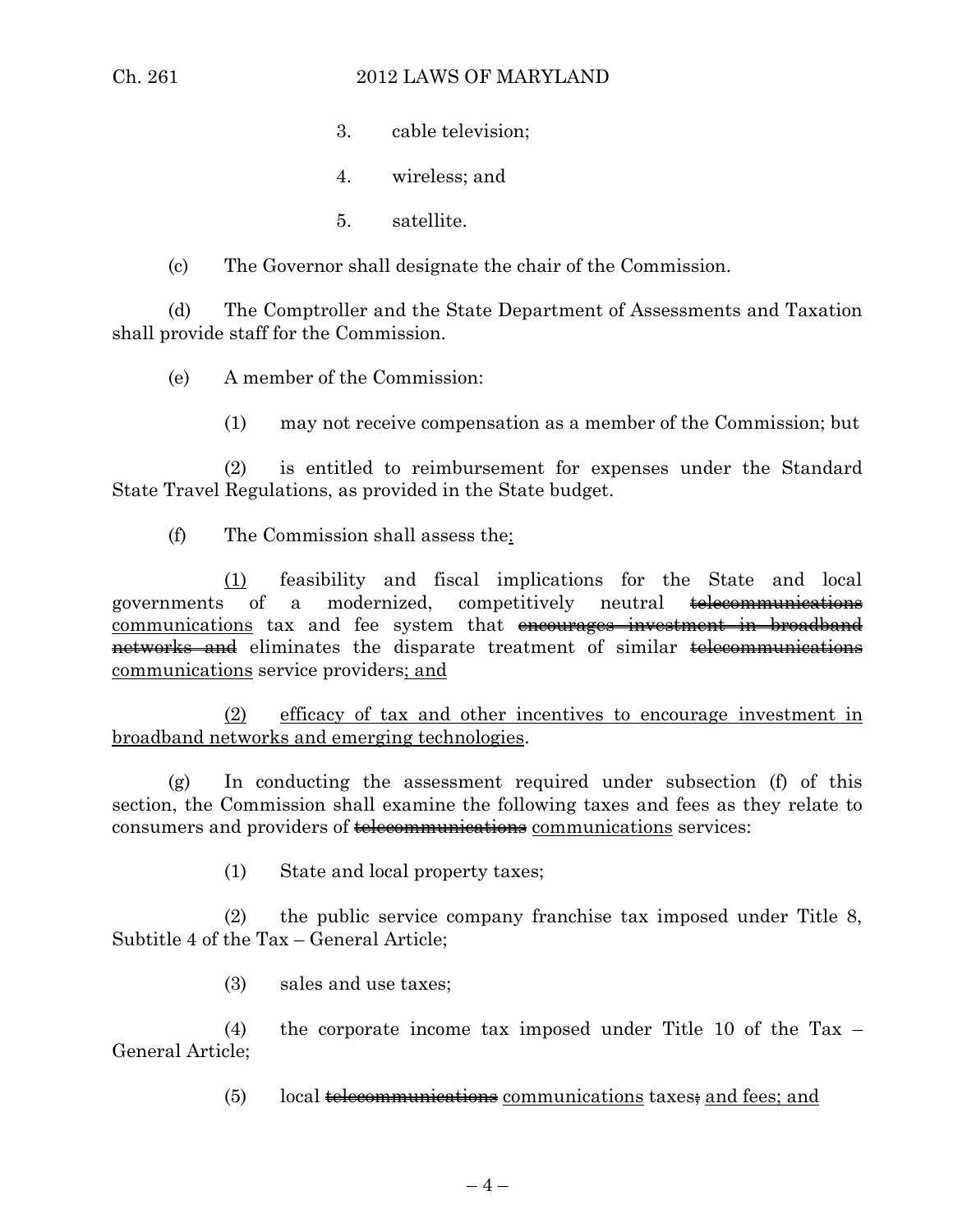#### (6) local cable television franchise fees and public, education, and government access channel fees; and

 $\left(7\right)$  any other telecommunications communications tax or fee that the Commission determines is relevant to the assessment.

(h) (1) The Comptroller and the State Department of Assessments and Taxation shall collect data from the State and local governments to determine the amount of revenue collected by the State and each county government local governments from all eurrent relevant taxes and fees on telecommunications communications services during fiscal year 2012.

(2) The Comptroller and the State Department of Assessments and Taxation shall collect data from telecommunications communications service providers to determine the amount of revenue remitted to the State and each county government local governments by each telecommunications communications service provider in relevant taxes and fees on telecommunications communications services during fiscal year  $2012$ .

(3) Subject to paragraph (4) of this subsection, the Comptroller and the State Department of Assessments and Taxation shall provide the information required to be collected under paragraphs (1) and (2) of this subsection to the Commission promptly on receipt of the information or by September December 15, 2012, whichever is earlier.

(4) Data collected from a telecommunications communications service provider under paragraph (2) of this subsection may not be disclosed to the public unless it is aggregated so that market share and other sensitive market information for individual providers cannot be determined.

 $(5)$  (i) State government agencies,  $\frac{1}{2}$  cold governments, and telecommunications communications service providers shall cooperate reasonably with the data collection efforts undertaken by the Comptroller and the State Department of Assessments and Taxation under paragraphs (1) and (2) of this subsection.

(ii) The Comptroller or the State Department of Assessments and Taxation may subpoena a State or local government agency or telecommunications communications service provider that fails to cooperate reasonably with data collection efforts undertaken under paragraphs (1) and (2) of this subsection.

(iii) If a person fails to comply with a subpoena issued under subparagraph (ii) of this paragraph, the Comptroller or the State Department of Assessments and Taxation may petition a circuit court to order compliance with the subpoena.